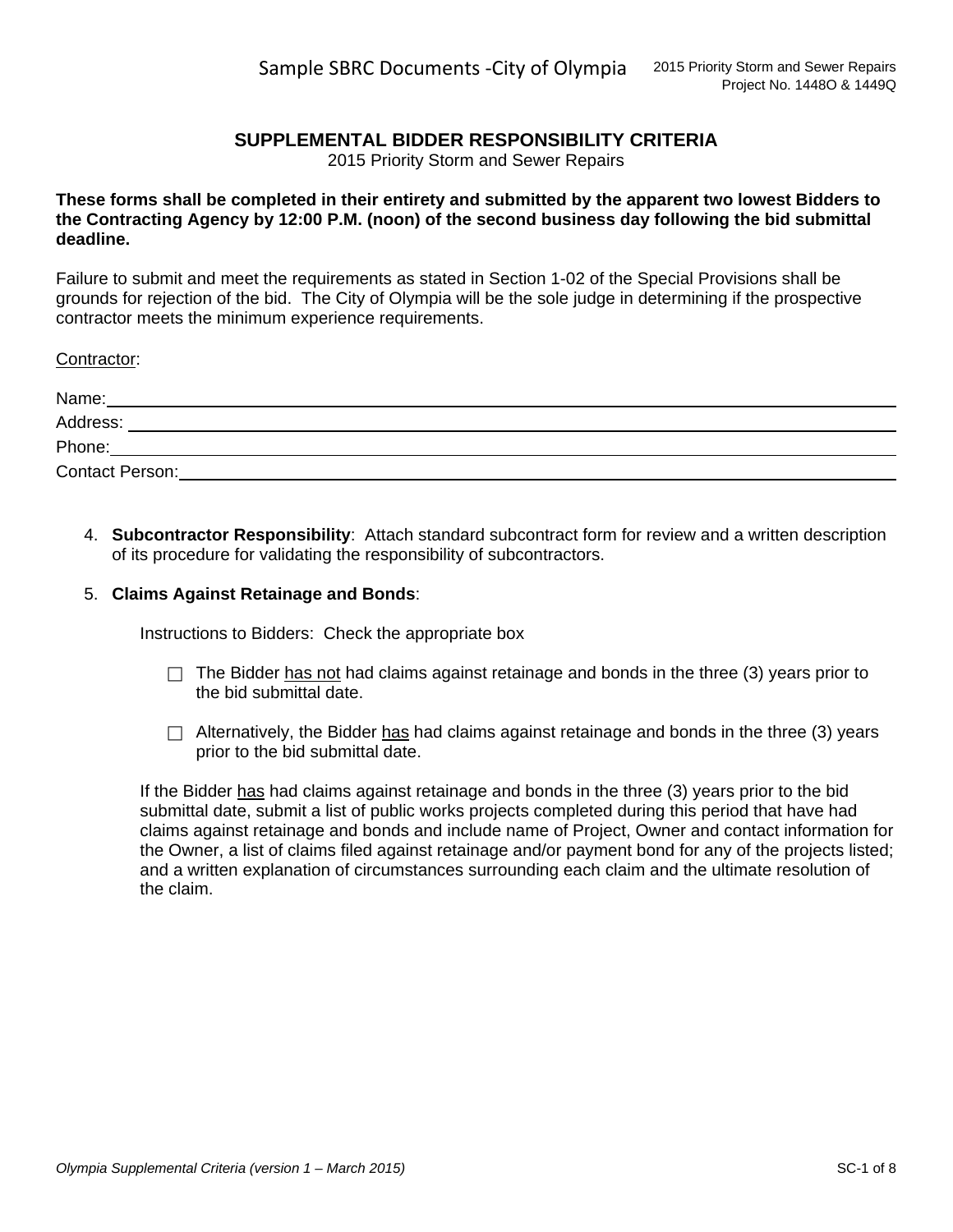## 6. **Public Bidding Crime**:

Instructions to Bidders: Check the appropriate box

- $\Box$  The undersigned certifies that the Bidder and/or its Owners have not been convicted of a crime involving bidding on a public works contract in the five (5) years prior to the bid submittal date.
- $\Box$  Alternatively, the undersigned confirms that the Bidder and/or its Owners have been convicted of a crime involving bidding on a public works contract in the five (5) years prior to the bid submittal date.

If the Bidder and/or its Owners have been convicted of a crime involving bidding on a public works contract, provide a written explanation identifying the date of the conviction and a description of the circumstances surrounding the conviction.

 $\overline{a}$ 

(Date) (Signature)

\_\_\_\_\_\_\_\_\_\_\_\_\_\_\_\_\_\_\_\_\_\_\_\_\_\_\_\_\_\_\_\_ (Print Name)

\_\_\_\_\_\_\_\_\_\_\_\_\_\_\_\_\_\_\_\_\_\_\_\_\_\_\_\_\_\_\_\_

(Title)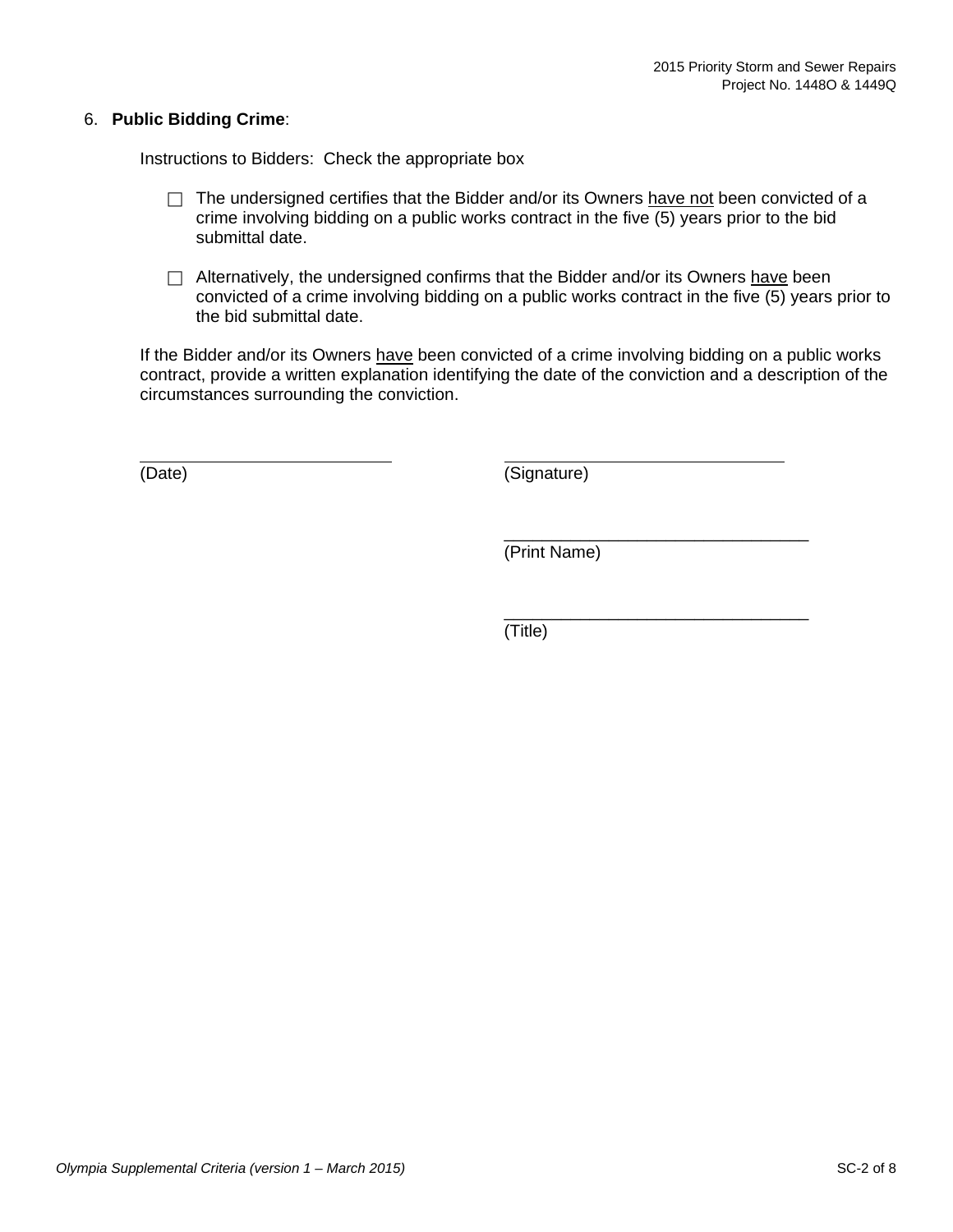# **7. Termination for Cause/Termination for Default**

Instructions to Bidders: Check the appropriate box

- $\Box$  The undersigned certifies that the Bidder has not had any public works contracts terminated for cause or terminated for default by a government agency in the five (5) years prior to the bid submittal date.
- $\Box$  Alternatively, the undersigned confirms that the Bidder has had public works contracts terminated for cause or terminated for default by a government agency in the five (5) years prior to the bid submittal date.

If the Bidder has had any public works contracts terminated for cause or terminated for default in the five (5) years prior to the bid submittal date, provide a written explanation for all contracts terminated for cause or terminated for default by identifying the Project contract that was terminated, the government agency which terminated the contract, the date of the termination, and a description of the circumstances surrounding the termination.

 $\overline{a}$ 

(Date) (Signature)

\_\_\_\_\_\_\_\_\_\_\_\_\_\_\_\_\_\_\_\_\_\_\_\_\_\_\_\_\_\_\_\_ (Print Name)

\_\_\_\_\_\_\_\_\_\_\_\_\_\_\_\_\_\_\_\_\_\_\_\_\_\_\_\_\_\_\_\_

(Title)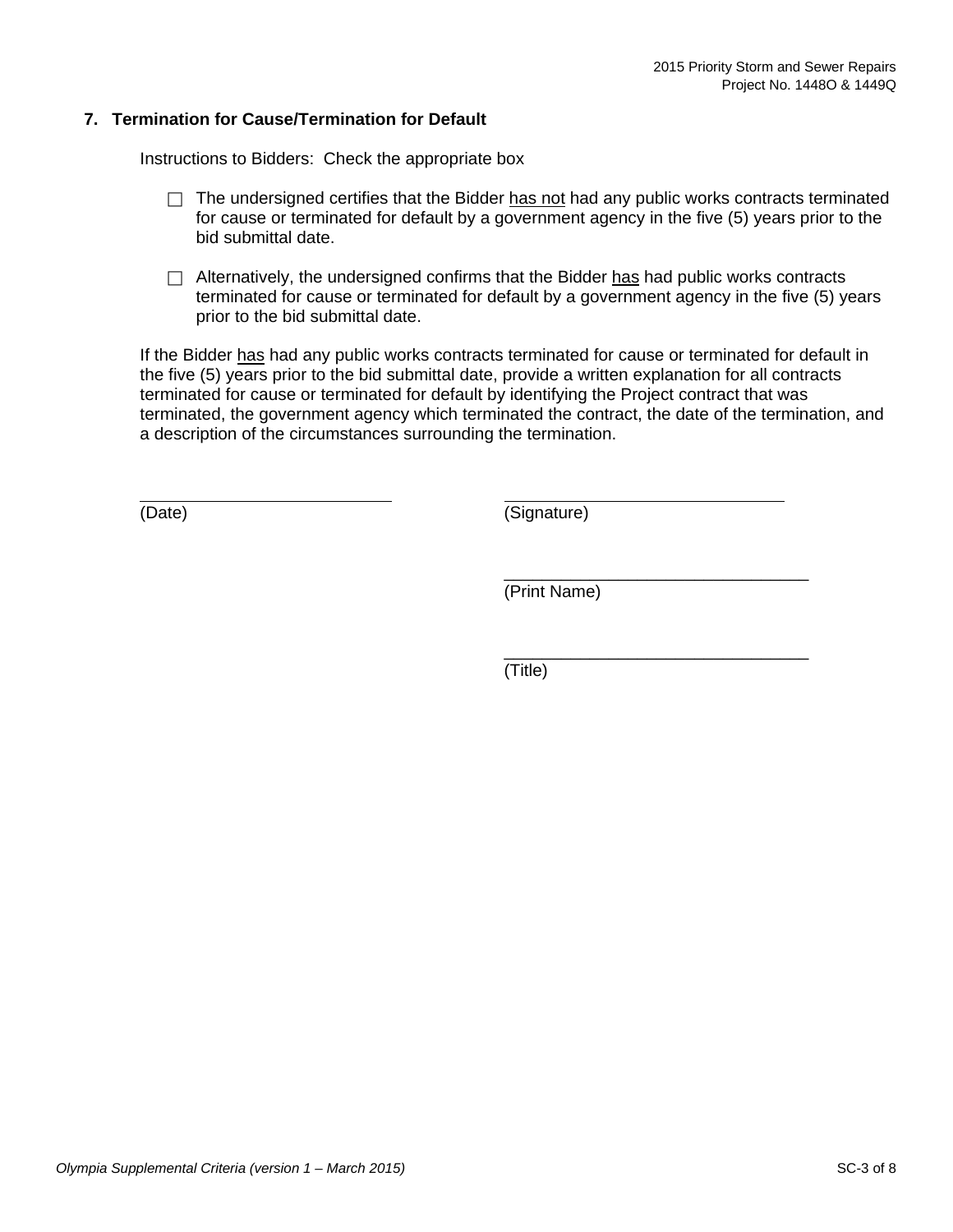# **8. Lawsuits**

Instructions to Bidders: Check the appropriate box

- $\Box$  The undersigned certifies that the Bidder has not had any lawsuits with judgments entered against the Bidder in the five (5) years prior to the bid submittal date that demonstrate a pattern of failing to meet the terms of contracts.
- $\Box$  Alternatively, the undersigned confirms that the Bidder has had any lawsuits with judgments entered against the Bidder in the five (5) years prior to the bid submittal date that demonstrate a pattern of failing to meet the terms of contracts.

If the Bidder has had any lawsuits with judgments entered against the Bidder in the five (5) years prior to the bid submittal date that demonstrate a pattern of failing to meet the terms of contracts, submit a list of lawsuits along with a written explanation of the circumstances surrounding each lawsuit. The Contracting Agency shall evaluate these explanations to determine whether the lawsuits demonstrate a pattern of failing to meet the terms of contracts.

 $\overline{a}$ 

(Date) (Signature)

\_\_\_\_\_\_\_\_\_\_\_\_\_\_\_\_\_\_\_\_\_\_\_\_\_\_\_\_\_\_\_\_ (Print Name)

\_\_\_\_\_\_\_\_\_\_\_\_\_\_\_\_\_\_\_\_\_\_\_\_\_\_\_\_\_\_\_\_

(Title)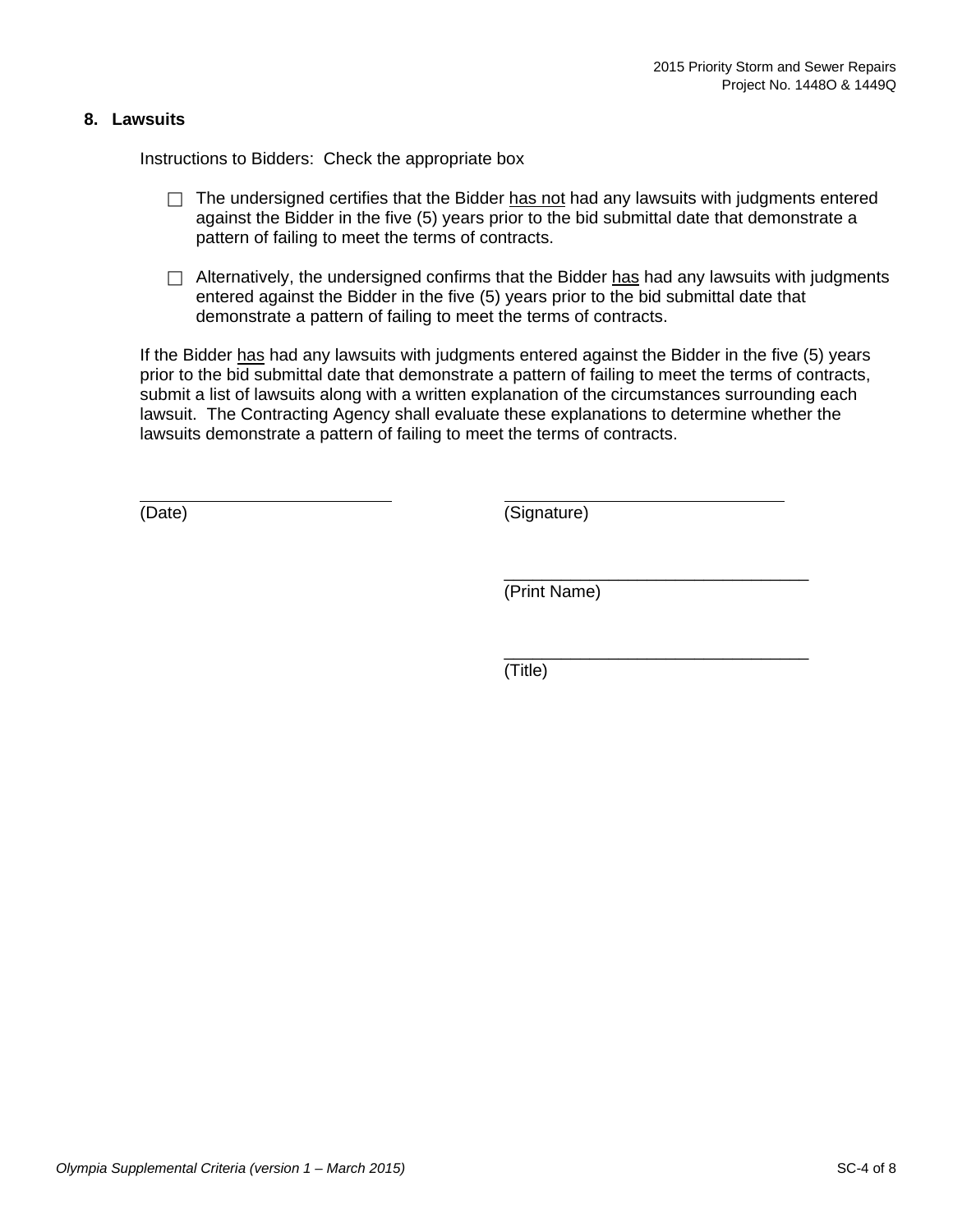# **9. Completion of Similar Projects**

• The bidder must have completed at least three (3) projects totaling a minimum of 20,000 linear feet using the CIPP rehabilitation technology for a municipality in the two (2) years prior to the bid submittal date for this project.

"Municipality" means the state or a municipality authorized by Washington law to contract to contract for the execution of a public work, all as defined in RCW 39.04.010.

\_\_\_\_\_\_\_\_\_\_\_\_\_\_\_\_\_\_\_\_\_\_\_\_\_\_\_\_\_\_\_\_\_\_\_\_\_\_\_\_\_\_\_\_\_\_\_\_\_\_\_\_\_\_\_\_\_\_\_\_\_\_\_\_\_\_\_\_\_\_\_\_\_

#1 Owner's Name and Contact Information:\_\_\_\_\_\_\_\_\_\_\_\_\_\_\_\_\_\_\_\_\_\_\_\_\_\_\_\_\_\_\_\_\_\_\_\_\_\_\_\_\_\_\_\_

| Awarded Contract Amount:<br>Awarded Contract Amount:                                                           |
|----------------------------------------------------------------------------------------------------------------|
|                                                                                                                |
|                                                                                                                |
|                                                                                                                |
|                                                                                                                |
|                                                                                                                |
|                                                                                                                |
|                                                                                                                |
|                                                                                                                |
|                                                                                                                |
|                                                                                                                |
| Name of Owners Representative: Manual Assembly Dennis Assembly Dennis Assembly Dennis Assembly Dennis Assembly |
|                                                                                                                |
|                                                                                                                |
|                                                                                                                |
|                                                                                                                |
|                                                                                                                |
|                                                                                                                |
|                                                                                                                |
|                                                                                                                |

Linear Feet of CIPP Installed \_\_\_\_\_\_\_\_\_\_\_\_\_\_\_\_\_\_\_\_\_\_\_\_\_\_\_\_\_\_\_\_\_\_\_\_\_\_\_\_\_\_\_\_\_\_\_\_\_\_\_\_\_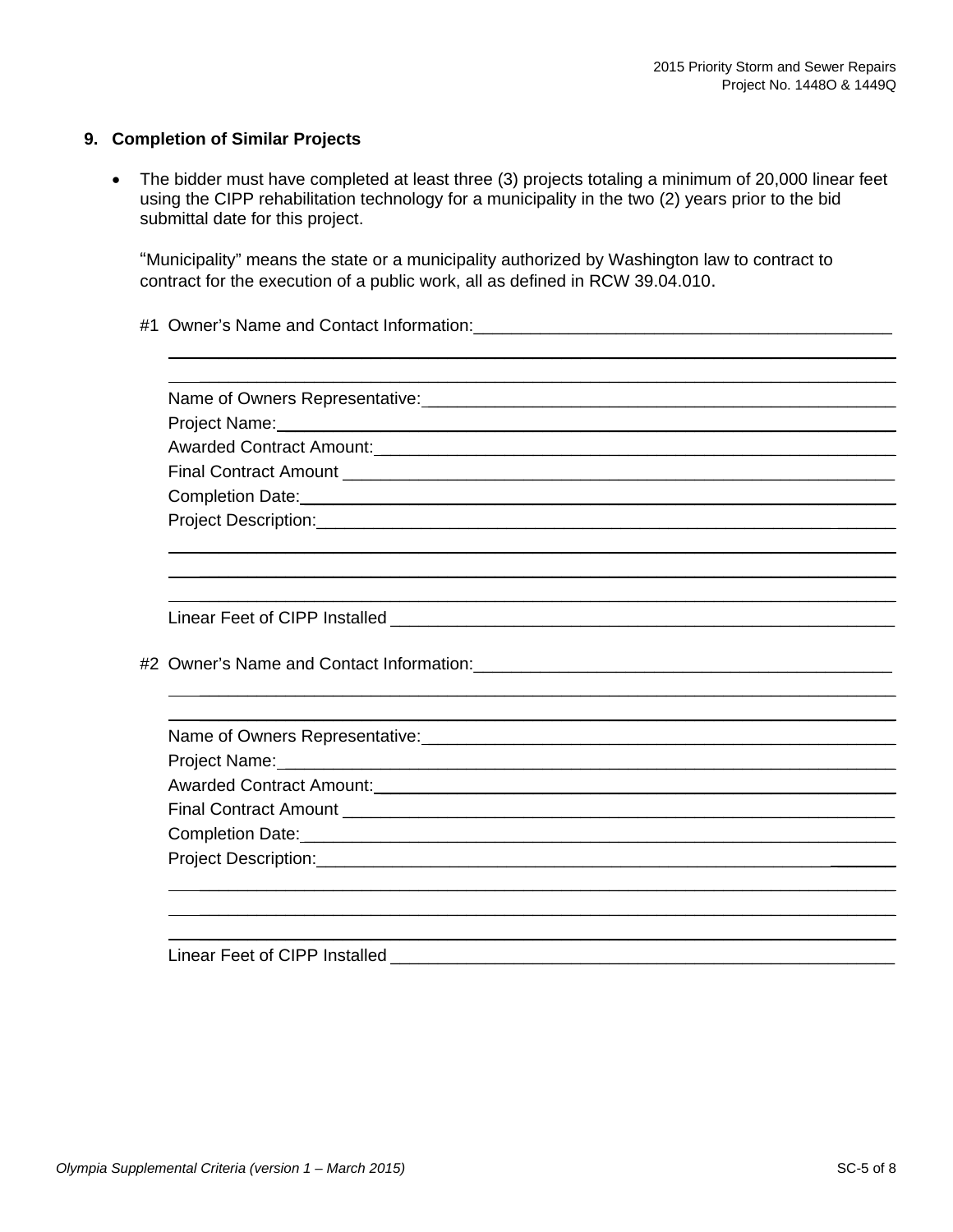#3 Owner's Name and Contact Information:

| Name of Owners Representative: _________________ |  |
|--------------------------------------------------|--|
|                                                  |  |
|                                                  |  |
|                                                  |  |
|                                                  |  |
|                                                  |  |
|                                                  |  |
|                                                  |  |
|                                                  |  |

\_\_\_\_\_\_\_\_\_\_\_\_\_\_\_\_\_\_\_\_\_\_\_\_\_\_\_\_\_\_\_\_\_\_\_\_\_\_\_\_\_\_\_\_\_\_\_\_\_\_\_\_\_\_\_\_\_\_\_\_\_\_\_\_\_\_\_\_\_\_\_\_\_

Linear Feet of CIPP Installed **EXAMPLE 2008** 

#### **10. Contractor Licensing/Manufacturing Certification**

The following must be submitted with this form:

- 1. Documentation from the CIPP manufacturer that the Bidder is certified to install the manufacturer's product.
- 2. Documentation from the CIPP manufacturer that the CIPP material and installation process meets the requirements of Section 7-22.
- 3. Any and all subcontractors installing the CIPP must be licensed/certified by the manufacturer and must provide documentation of the license/certification.

Manufacturer Information:

| Name:           |  |  |
|-----------------|--|--|
| Address:        |  |  |
| Phone:          |  |  |
| Contact Person: |  |  |

# **11. Experience of Contractor's Personnel**

Field Superintendent:

The field superintendent must have successfully completed three (3) projects totaling a minimum of 20,000 linear feet of pipe repair using CIPP rehabilitation technology in the two (2) years prior to the bid submittal date.

| Name:    |  |
|----------|--|
| Address: |  |
| Phone:   |  |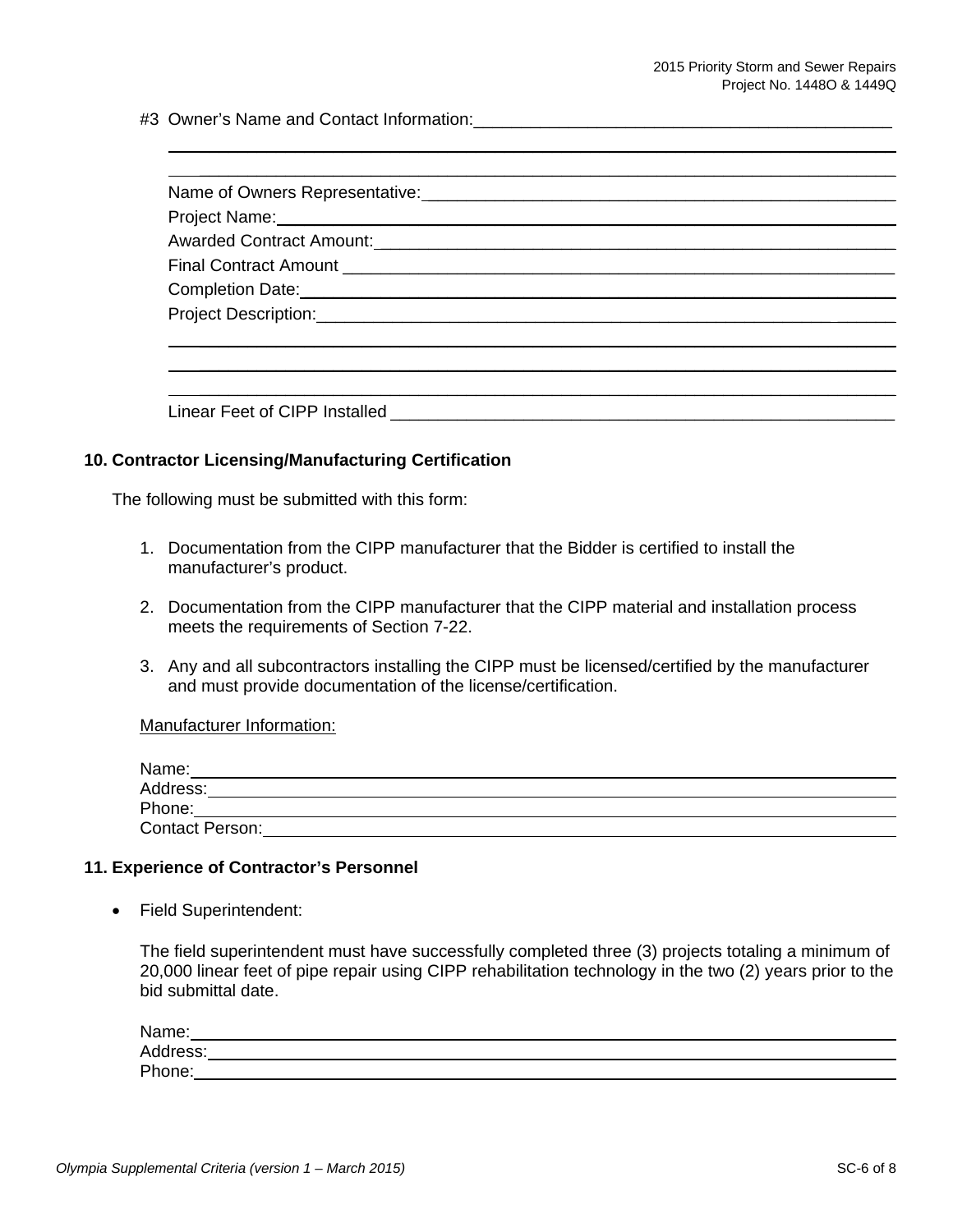| #2 Project Name: Manual Accounts and Accounts and Accounts and Accounts and Accounts and Accounts and Accounts and Accounts and Accounts and Accounts and Accounts and Accounts and Accounts and Accounts and Accounts and Acc |
|--------------------------------------------------------------------------------------------------------------------------------------------------------------------------------------------------------------------------------|
|                                                                                                                                                                                                                                |
|                                                                                                                                                                                                                                |
|                                                                                                                                                                                                                                |
| Completion Date: <u>completion</u> Date:                                                                                                                                                                                       |
|                                                                                                                                                                                                                                |
|                                                                                                                                                                                                                                |
|                                                                                                                                                                                                                                |
| #3 Project Name:<br>Owner's Name and Contact Information<br>Content of Name and Contact Information                                                                                                                            |
|                                                                                                                                                                                                                                |
|                                                                                                                                                                                                                                |
|                                                                                                                                                                                                                                |
|                                                                                                                                                                                                                                |
|                                                                                                                                                                                                                                |
|                                                                                                                                                                                                                                |

• Installation Crew Lead:

Installation crew lead shall have accumulated a minimum of two (2) years of CIPP installation experience as crew lead during the five (5) years prior to the bid submittal deadline for this project.

Name: Address: Phone:

Describe CIPP Installation Crew Lead Experience (minimum 2-year requirement):

• Resin Impregnation Crew Lead:

Resin impregnation crew lead shall have accumulated a minimum of two (2) years of CIPP impregnation crew lead experience during the five (5) years prior to the bid submittal deadline for this project.

| Name:    |  |
|----------|--|
| Address: |  |
| Phone:   |  |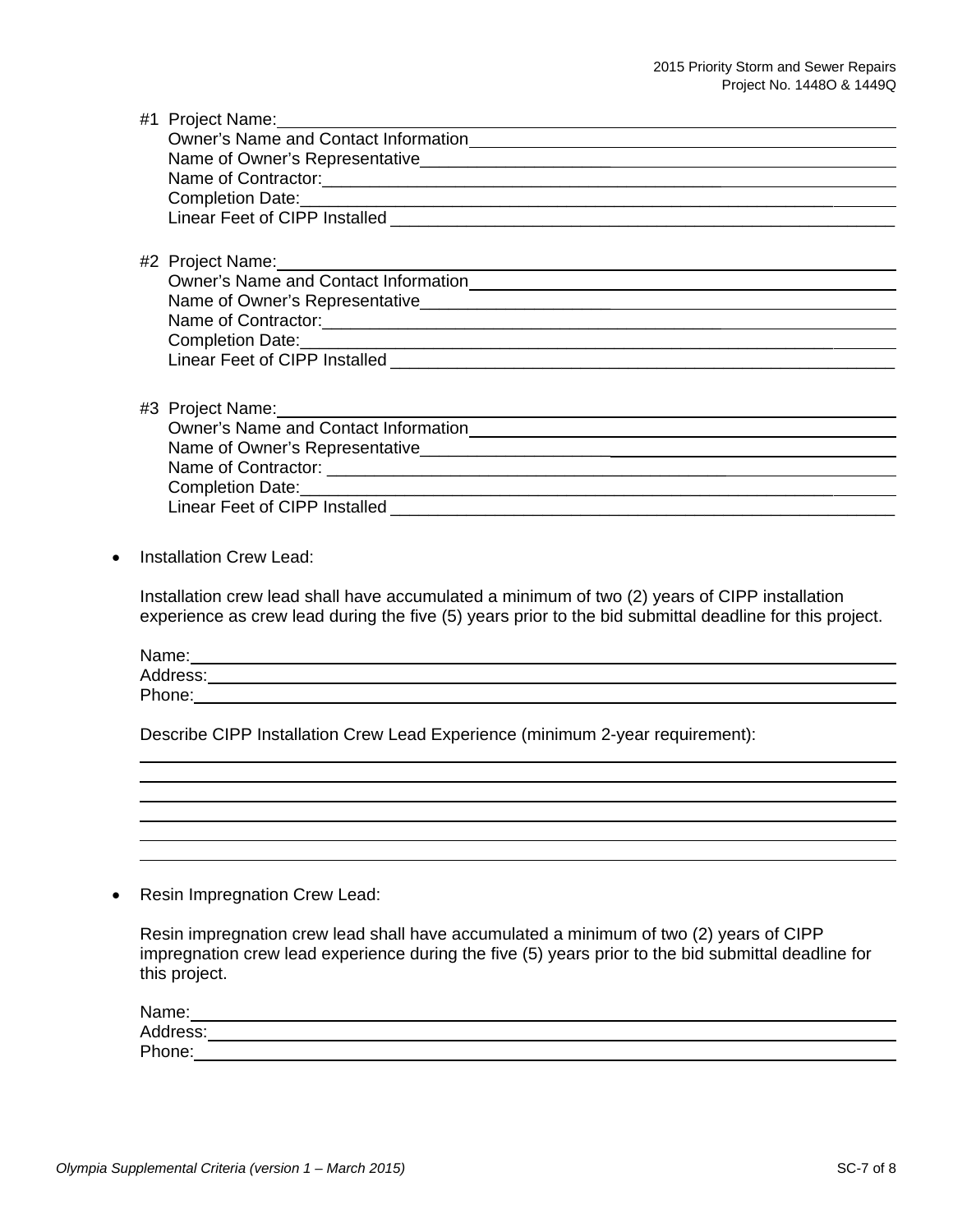Describe Resin Impregnation Crew Lead Experience (minimum 2-year requirement):

| Boiler Technician:                                                                                                                                                                               |  |
|--------------------------------------------------------------------------------------------------------------------------------------------------------------------------------------------------|--|
| Boiler technician shall have accumulated a minimum of two (2) years of CIPP experience as a<br>boiler technician during the five (5) years prior to the bid submittal deadline for this project. |  |
|                                                                                                                                                                                                  |  |
|                                                                                                                                                                                                  |  |
|                                                                                                                                                                                                  |  |
| Describe Boiler Technician Experience (minimum 2-year requirement):                                                                                                                              |  |
|                                                                                                                                                                                                  |  |
|                                                                                                                                                                                                  |  |
|                                                                                                                                                                                                  |  |

Lateral Cutting Technician:

Lateral cutting technician shall have accumulated a minimum of two (2) years of experience as a lateral cutting technician with use of robotic cutting equipment during the five (5) years prior to the bid submittal deadline for this project.

Name: Address: Phone: The contract of the contract of the contract of the contract of the contract of the contract of the contract of the contract of the contract of the contract of the contract of the contract of the contract of the con

Describe Lateral Cutting Technician Experience (minimum 2-year requirement):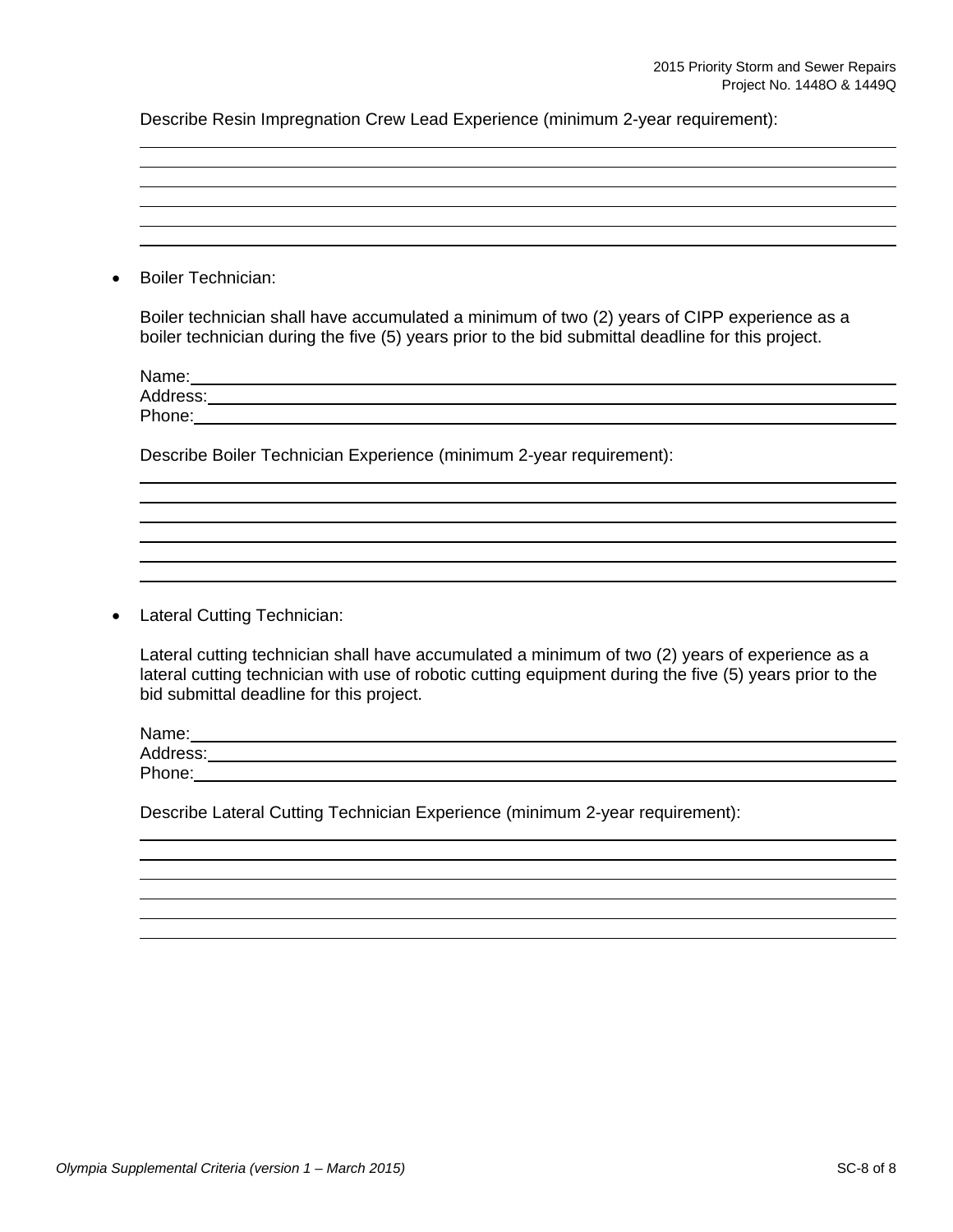#### **\*\*\*\*\*\*BIDDER NOTIFICATION\*\*\*\*\*\*\*\***

# **DETERMINATION OF NON-RESPONSIBILITY**

(Date)

(Contractor Name) (Contractor Mailing Address)

Sent via: Fax: 360.000.l0000 Email: lowbidder@.......com

RE: Project, # Notification of Determination of Non-Responsibility

Dear Sir/Madam,

This letter concerns your bid for the City of Olympia, Washington, on the

project. Upon review of your bid, City staff has made an initial determination that your proposal does not meet the bidder responsibility criteria for this project for the following reasons:

• The bid packet requires at (1)(a) that, *at the time of bid submittal*, the contractor must \_\_\_\_\_\_\_\_\_\_\_\_\_\_\_\_\_\_\_\_\_\_\_\_\_\_\_\_\_\_\_\_\_\_\_\_\_\_\_\_\_\_\_\_\_\_\_\_\_ . Your bid submittal failed to meet this requirement because \_\_\_\_\_\_\_\_\_\_\_\_\_\_\_\_\_\_\_\_\_\_\_\_\_\_\_\_\_\_\_.

If you wish to submit additional information for re-consideration of this determination, please refer to the procedure found in Section 1-02.\_\_\_\_\_\_\_\_ of the Project bid packet. Any appeal of this determination must be received by the City no later than  $\_\_p$  p.m. on  $\_\_$ 2016. Please mark the package "NON-RESPONSIBILITY APPEAL" and deliver it to: City of Olympia, Attn: \_\_\_\_\_\_\_\_\_\_, \_\_\_\_\_\_\_\_\_\_\_\_\_\_\_\_\_\_\_\_\_ (Address).

Sincerely,

\_\_\_\_\_\_\_\_\_\_\_\_\_\_\_